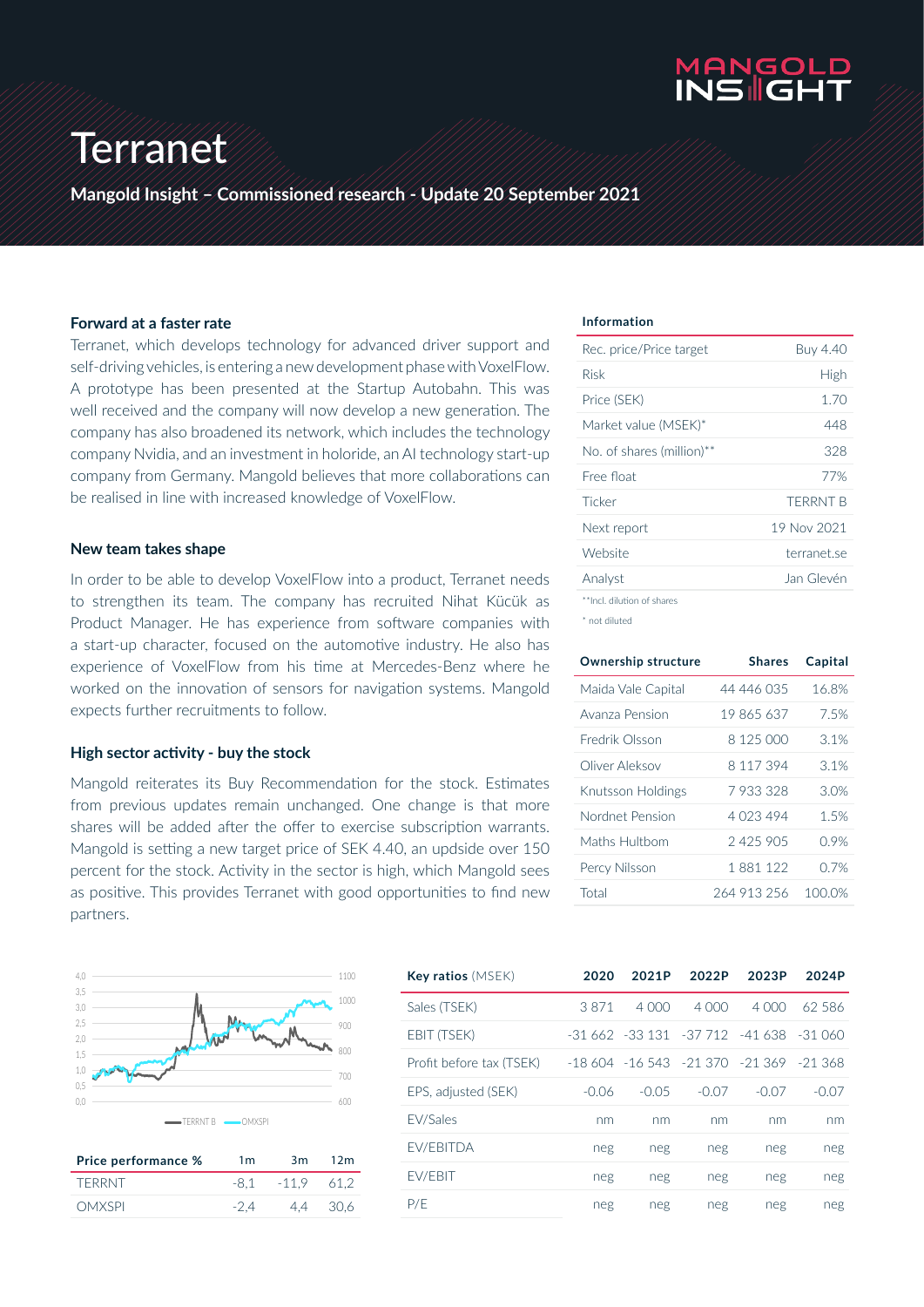### Terranet - Investment case

#### **Winning technology on Radar**

Mangold reiterates its Buy Recommendation for Terranet with a price target of 4.40 SEK over a 12 month period. Terranet is developing a new technology, VoxelFlow, for advanced driver assistance systems in vehicles that will complement Radar and Lidar.

#### **Business deals and collabroration a probable route**

Terranet is in an early development phase but has already managed to attract heavyweights, such as the German vehicle manufacturer Mercedes -Benz. Mangold observes good opportunities for Terranet to attract more partners in the future and sees acquisitions as a likely scenario. Major players in autonomous vehicles are looking for technology for Lidar and Radar, whose technology has limitations which VoxelFlow can complement. Some subcontractors choose to develop new Lidar technology themselves, or buy up startup companies with the latest technology. This creates opportunities for new players such as Terranet, as there is still room for improvement in driver assistance systems for vehicles.

#### **Competitive technology**

Voxelfow technology offers several advantages in comparison with existing technologies, such as Radar and Lidar. It is both cheaper and easier to integrate into vehicles. The image quality for VoxelFlow is sharper, and the technology's ability to work in bad weather conditions is significantly better than the existing options. The speed of classifying and tracking objects is its most unique attribute. The technology is intended as a standard in vehicles which can be complemented with both Lidar and Radar.

#### **Attractive market**

Mangold's opinion is that the market for cameras and imaging systems for vehicles is growing, and is a very lucrative market. The goal for Terranet is that VoxelFlow will complement both Radar and Lidar. We believe that this will receive a lot of attention and provides opportunities for both agreements and collaborations with players in the automotive industry. Mangold's view is that Terranet can become part of a business deal and see a number of potential collaboration partners (see initial analysis). Such a deal is likely to increase the company's value.

*Price target of 4.40 SEK the upside, over 150 percent*

*Collaboration with Mercedes-Benz carries considerable weight*

*VoxelFlow technology complements Radar and Lidar* 

*Growing market*

*Active players in the sector... ....high business probability*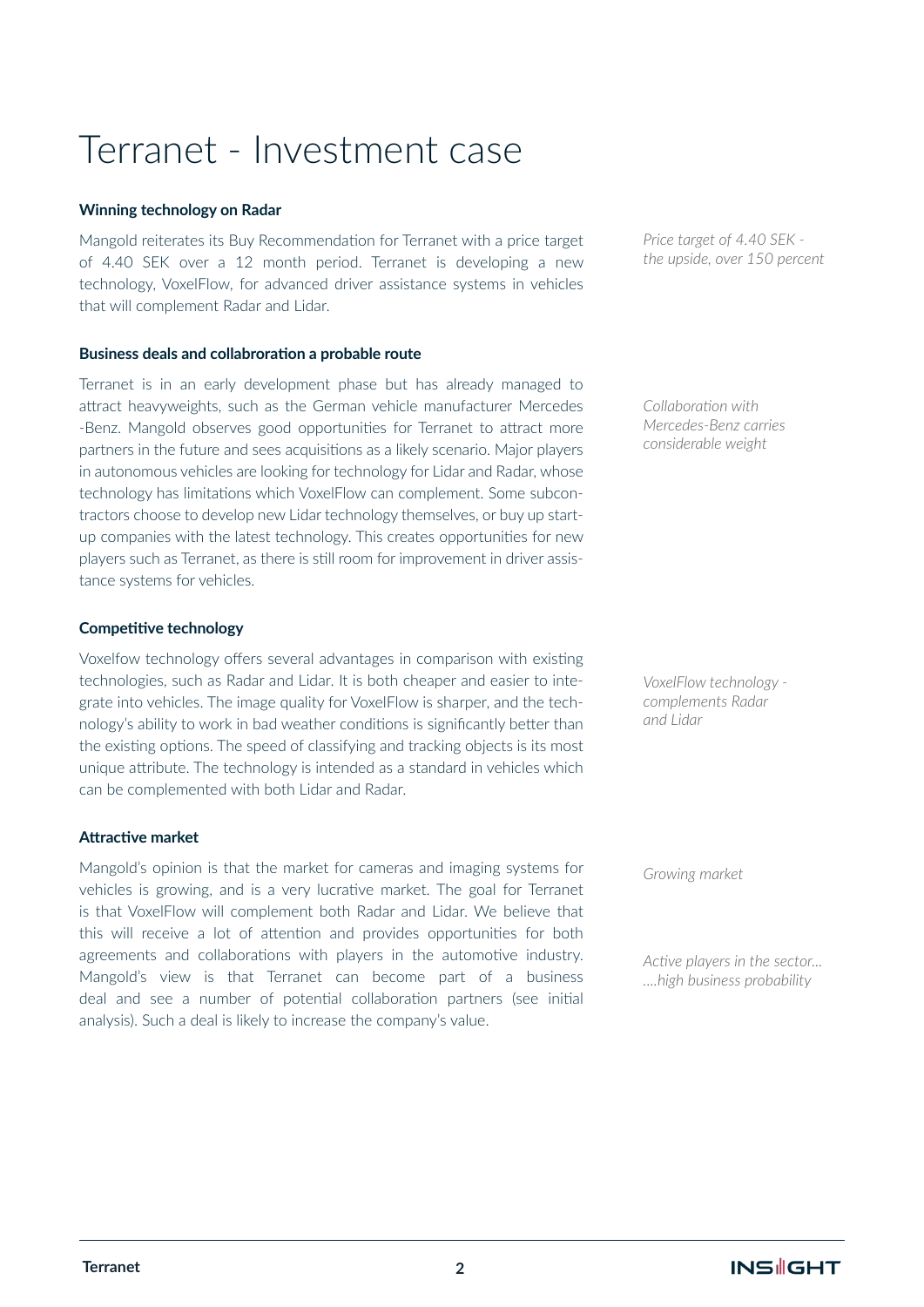### Terranet – Update

#### **Forward at a faster rate**

Terranet, which is developing VoxelFlow, safety technology used as collision warning for advanced driver support and self-driving vehicles, is entering a new development phase. A new generation of VoxelFlow will be developed with better performance and a wider range of applications. Within the vehicle branch, the company intends to develop technology for cars, however electric scooters, e-bikes and motorcycles may also become relevant. The company is concentrated to Lund and Stuttgart: Stuttgart has a larg automotive industry, with companies such as Daimler, Porsche and Bosch. In Lund, the company has its base for the CEO and the organisation.

#### **Building a new team - new Product Manager from Daimler**

In the coming year, VoxelFlow will be transformed from a prototype to a product. The company has proof of concept for VoxelFlow, but in order for the automotive industry to choose to use VoxelFlow, a developed product is needed. The company intends to build a larger team around VoxelFlow with good know-how within AD/ADAS to be able to implement this. An important step in the company's development has been to recruit Nihat Kücük as a product developer. He has extensive experience of software in cars and has previously worked at the vehicle manufacturer Daimler, which includes Mercedes-Benz. He has completed projects in software, AI and Cloud solutions in various start-up companies. During his time at Daimler, he mainly developed navigation software. Nihat Kücük has collaborated with Terranet for some time, concerning VoxelFlow in Mercedes Benz. He has now chosen to take the step to work fully with Terranet.

#### **New generation of VoxelFlow**

The new generation VoxelFlow is to be updated to work even better in the urban environment, where speed, traffic intensity, and accident statistics over time are important data for the design of the technology. VoxelFlow will be deployed in an ecosystem for autonomous cars with cloud solutions and AI. VoxelFlow will be able to detect, classify and position objects early.

In less than 20 milliseconds, Terranet's technology can detect an object, which can be compared with traditional technology at 300 milliseconds, corresponding to 5-6 metres in distance compared to 6 centimetres. Terranet intends to reduce the reaction time to 3 milliseconds. A faster braking reaction will help reduce traffic accidents.

The new generation VoxelFlow will consist of a better camera and more lasers with a longer range. The product also needs to be integrated into an IT platform. Where this is concerned, Terranet has yet to find good solutions. One aid along the way is that Terranet has been admitted to Nvidia's accelerator programme, which provides the company a better opportunity to get in touch with companies that develop integrated IT solutions for autonomous cars. In addition to graphics cards and other semiconductor components, the American technology company Nvidia also develops technology for self-driving cars with AI.

*VoxelFlow will be developed to have wider area of use*

*Early product development phase* 

*Nihat Kücük from Daimler becomes Product Manager*

*VoxelFlow to obtain better performance*

*Shorter braking reaction will result in fewer traffic accidents* 

*Closer to Nvidia*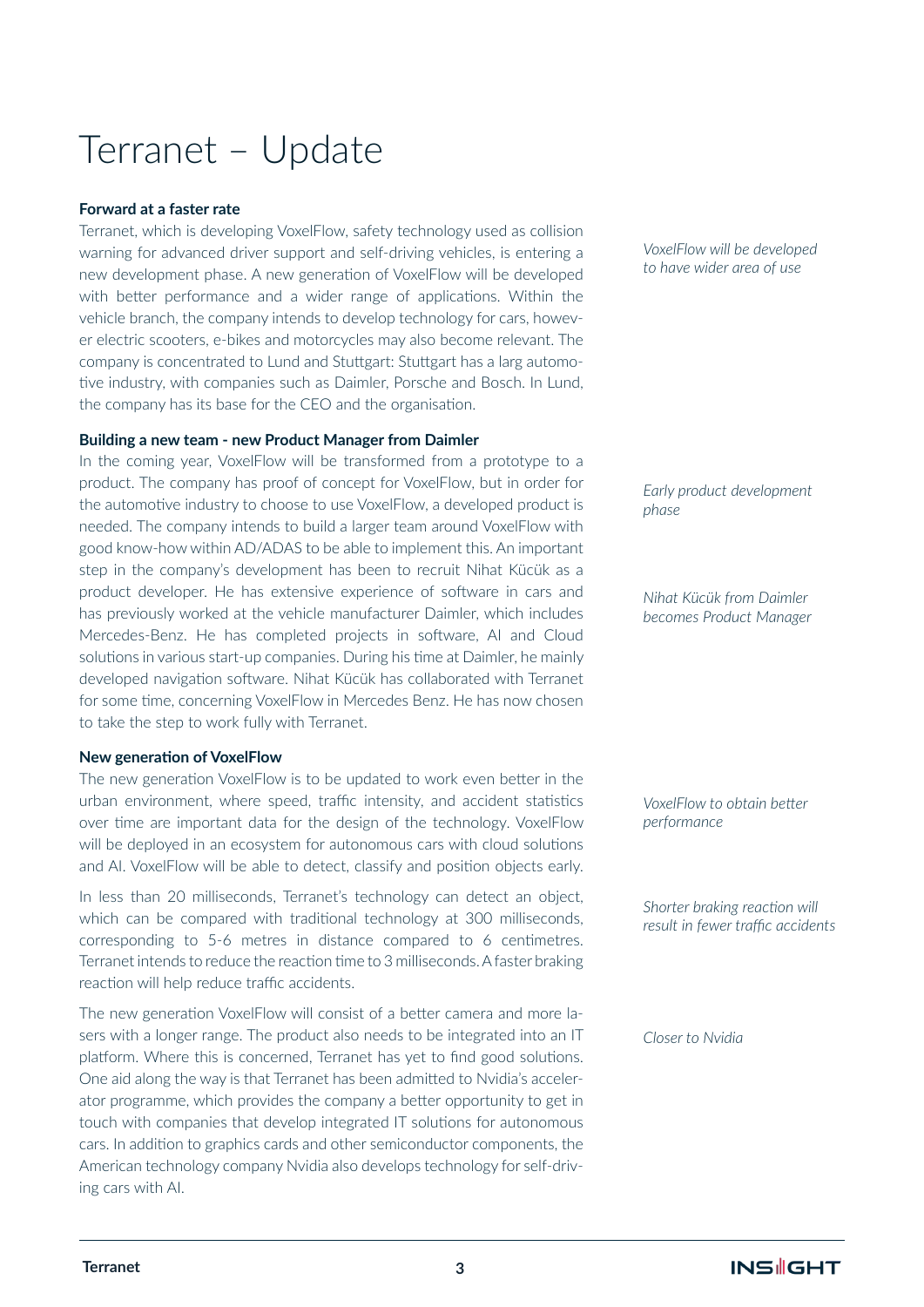## Terranet – Update cont.

### **Further collaborations**

Collaborations with established players in autonomous vehicles are required in order for Terranet to succeed with its technology. To attract these, events such as the Startup Autobahn are a good showcase. Terranet has demonstrated a prototype for Mercedes-Benz at this event, and also received an invitation to participate at the next occasion and show an improved version of VoxelFlow.

Another form of collaboration is the investment in the German start-up company holoride, which supplies technology within VR/AR (virtual reality). It is a spin-off company from Audi. The two companies intend to benefit from each other's technology. Holoride's technology can transmit the car's position, surroundings and direction of travel to VR. Terranet has to date received a small customer order from holoride.

Audi, Schell Games, and two Asian players were also included in this funding round. Terranet has invested 11 per cent in this company, which corresponds to MEUR 3.2.

### **Activity high in the field**

Terranet is expected to find a collaboration partner that can contribute knowledge and that complements their own technology. We have seen examples of this previously in the automotive industry. Most recently when Veoneer, formerly part of Autoliv, seems to be acquired after the semiconductor company Qualcomm placed a competing bid of \$4.6 billion for Veoneer. The Canadian automotive subcontractor Magna had previously placed a bid for the company.

#### **VoxelFlow can complement**

A collaboration partner for Terranet with complementary laser technology can become a reality within a few years. Laser technology, such as Lidar (laser-based Radar), is good at longer distances but is limited at short distances, which is where VoxelFlow can complement. Luminar Tech could be a possible collaboration partner. This company has, among others, a collaboration with Volvo Cars.

Examples of other Lidar companies include Ouster, Velodyne Lidar, and Aaeva Technologies. Innoviz from Israel, which intends to mass-produce Lidar, has collaborations with subcontractors Magna, Appsiv, Harman (acquired by Samsung Electronics) and Chinese Hirain Technologies. The Lidar company AEye from Ireland was recently listed on Nasdaq with a stock market value of \$1.5 billion.

*VoxelFlow demonstrated at Startup Autobahn*

*Investment in holoride can bear fruit*

*Qualcomm and Magna wants Veoneer*

*Luminar Tech - possible partner*

*AEye - a new Lidar company listed*

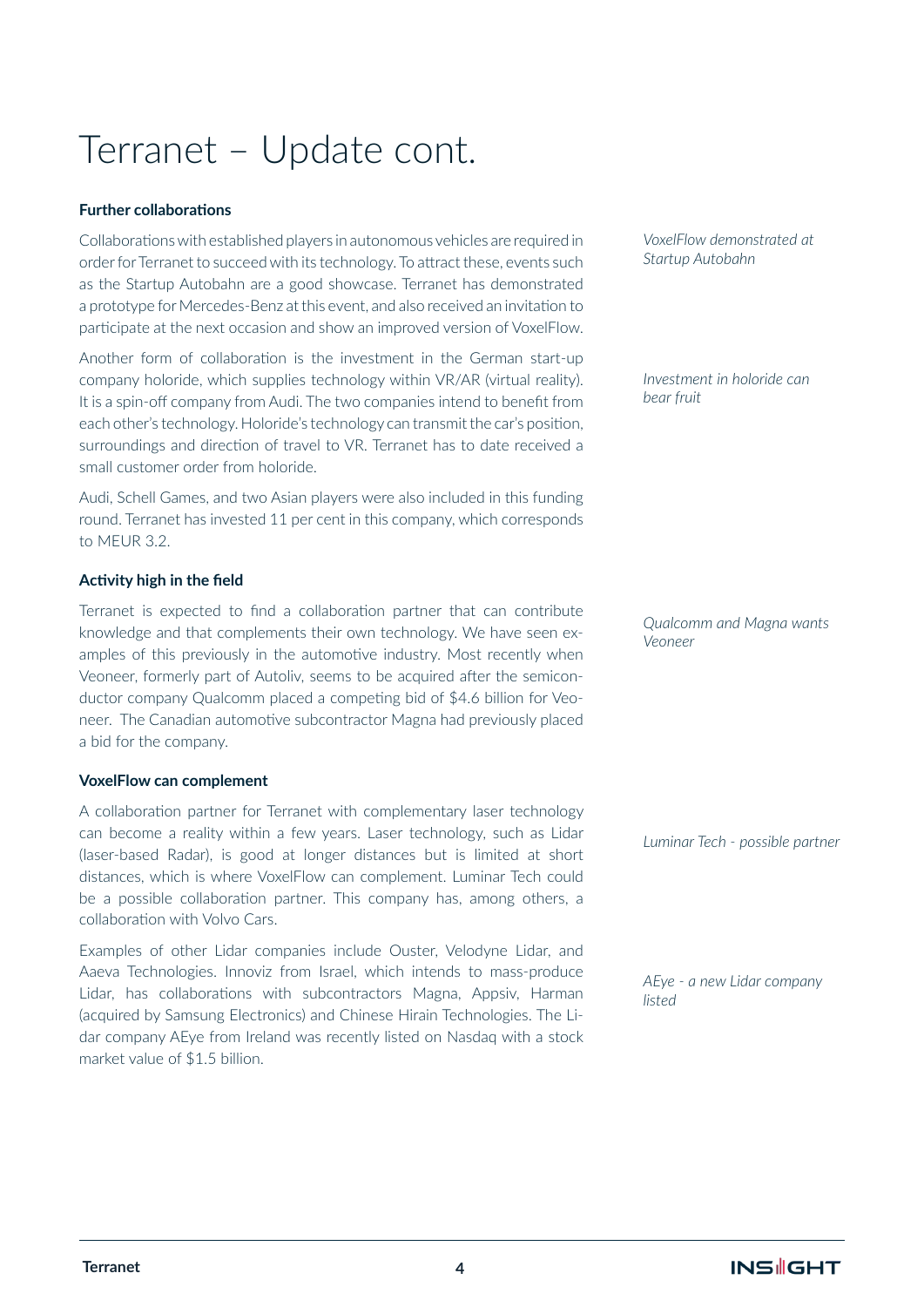### Terranet – Financing & Valuation

### **Financing**

For Terranet, it could be said that a higher gear is what is needed in order to produce the next prototype. The company has no income that can cover its development costs and so needs capital. Terranet carried out a new share issue in 2020, which also included subscription warrants in three series. Subscription for the third series, TO3, provide the company with MSEK 40. In conjunction with its half-year report, the company had MSEK 47 in cash. During the first half of the year, Terranet made a loss of almost MSEK 20. In an authorisation, the Board of Directors has decided on a new issue of subscription warrants of two series, series TO4 B and TO5 B, for financing the acquisition of shares in holoride. Through these subscription warrants, Terranet can be provided with an additional MSEK 50 for each series (a total of MSEK 100) at the end of the first quarter of 2022. We believe that financing for continued operations thereby is secured for 2022.

#### **Valuation**

**TERRANET - DCF** 

Mangold introduced new estiamtes for Terranet in the previous update from March 2021 (see previous analysis for details). These were based on the number of cars and trucks that can be equipped with VoxelFlow technology as a part of the Radar and Lidar market. These forecasts have since been used in our DCF model to obtain a justified value for the company. As the uncertainty can be described as great, we have used a discount rate of 16 percent. Mangold has chosen to take future dilution of shares into account.

*Subscription warrants programme - secures financing* 

*Fair value demonstrates upside in the stock*

| (TSEK)                 | 2021P      | 2022P    | 2023P    | 2024P    | 2025P    | 2026P  | 2027P  | 2030P   |         |
|------------------------|------------|----------|----------|----------|----------|--------|--------|---------|---------|
| <b>EBIT</b>            | $-39765$   | $-52711$ | $-60674$ | $-53757$ | $-24555$ | 25 747 | 89 992 | 717 762 |         |
| Free cash flow         | $-40372$   | $-98537$ | $-97270$ | $-85118$ | $-7310$  | 35 304 | 94 836 | 257 549 |         |
| Terminal value         |            |          |          |          |          |        |        |         | 4724998 |
| Assumptions            | Disc. rate | Growth   | Tax      |          |          |        |        |         |         |
|                        | 16%        | 3%       | 22%      |          |          |        |        |         |         |
| <b>Fair value</b>      |            |          |          |          |          |        |        |         |         |
| Enterprise value       | 1427749    |          |          |          |          |        |        |         |         |
| Equity value           | 1457468    |          |          |          |          |        |        |         |         |
| Price target per share | 4.40       |          |          |          |          |        |        |         |         |
|                        |            |          |          |          |          |        |        |         |         |

Source: Mangold Insight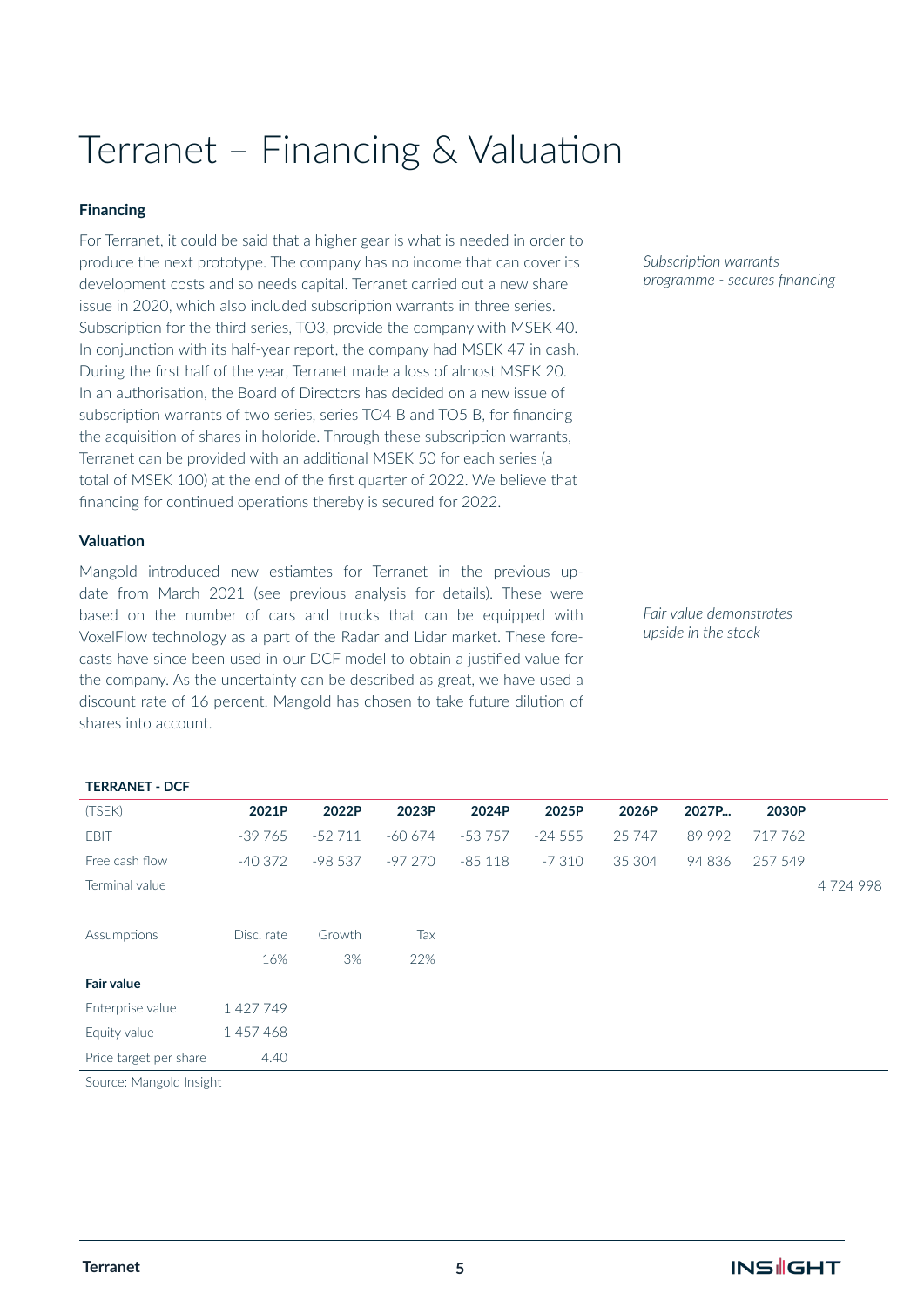### Terranet – SWOT

- Product with unique technology - Attractive price compared to competitors - Founder of VoxelFlow part of the company

#### **Strengths Strengths** Weaknesses

- Balance sheet
- Dependent on key people

SWOT

### **Möjligheter Hot** Opportunities Threats

- Need for new technology
- Changed mentality around accidents, zero tolerance
	- Collaborations with OEMs and Tier1 companies

- The Lidar technique is being developed
	- Vehicle manufacturers develop their own technology

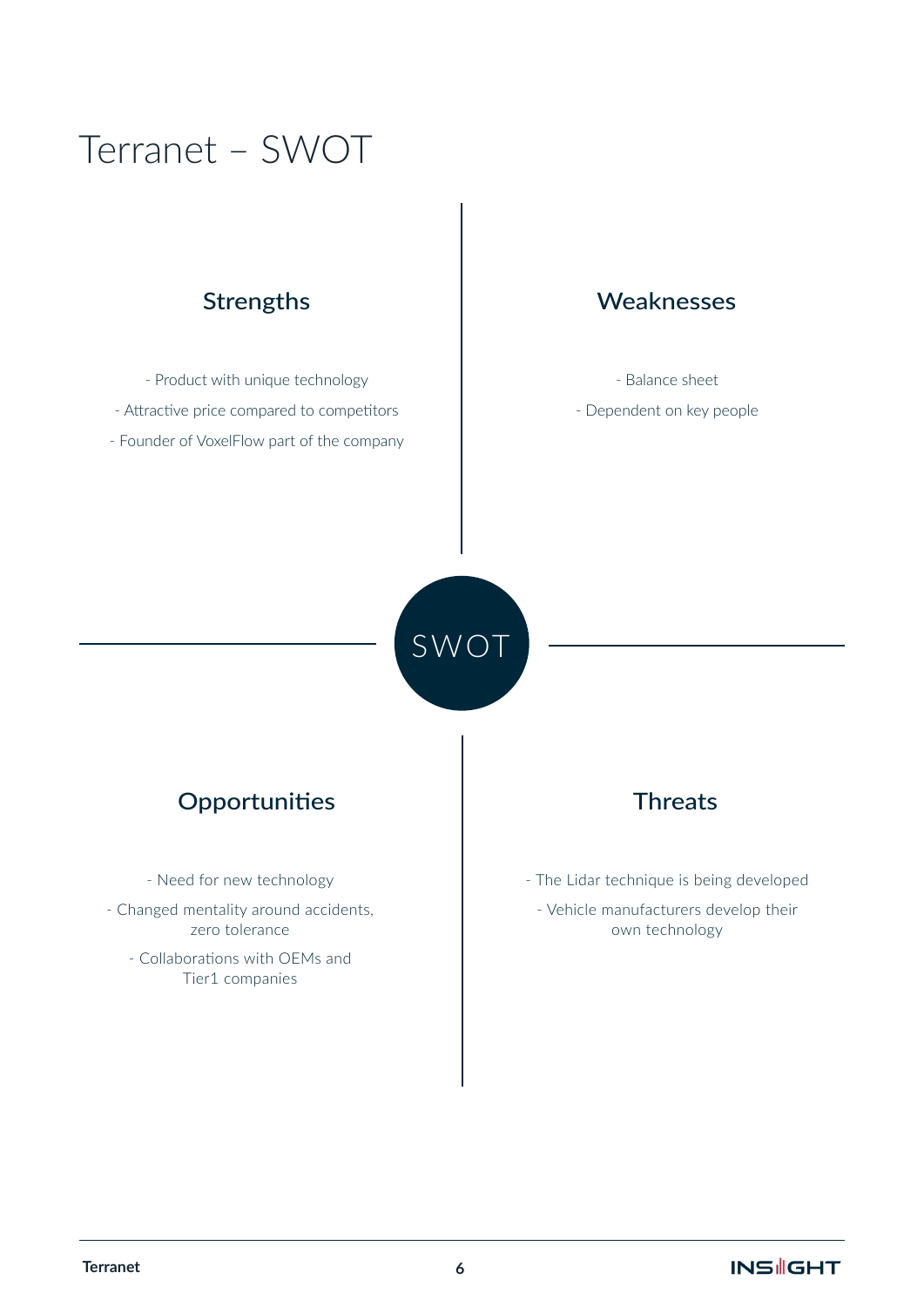# Terranet – Appendix











**Terranet**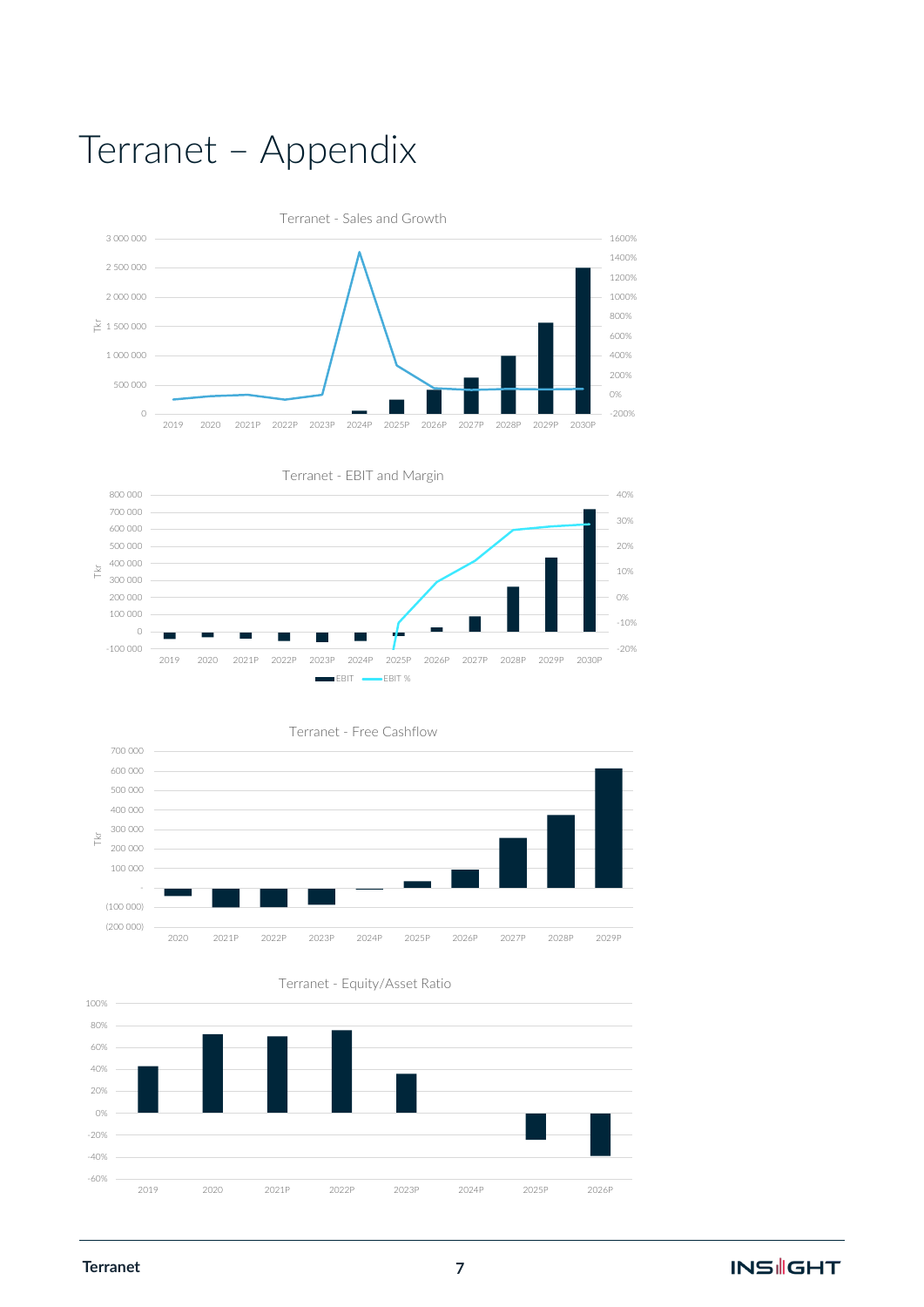## Terranet – Income statement & balance sheet

| Income statement         | 2019     | 2020     | 2021P    | 2022P     | 2023P    | 2024P    | 2025P     |
|--------------------------|----------|----------|----------|-----------|----------|----------|-----------|
| Sales                    | 4 5 1 0  | 3871     | 8 0 0 0  | 4 0 0 0   | 4 0 0 0  | 62 586   | 250 342   |
| Costs for goods sold     | $\circ$  | $\circ$  | $\Omega$ | $\bigcap$ | $\Omega$ | $-46939$ | $-162723$ |
| <b>Gross profit</b>      | 4 5 1 0  | 3871     | 8 0 0 0  | 4 0 0 0   | 4 0 0 0  | 15 646   | 87 620    |
| Gross margin             | 100.0%   | 100.0%   | 100.0%   | 100.0%    | 100.0%   | 25.0%    | 35.0%     |
| Personnel costs          | $-16555$ | $-11853$ | $-14400$ | $-16800$  | $-19200$ | $-19200$ | $-21600$  |
| Other operating expenses | $-20469$ | $-20544$ | $-32000$ | $-32000$  | $-32000$ | $-32000$ | $-75103$  |
| Depreciation             | $-9680$  | $-3136$  | $-1.365$ | $-7911$   | $-13474$ | $-18203$ | $-15472$  |
| <b>Operating result</b>  | $-42194$ | $-31662$ | $-39765$ | $-52711$  | $-60674$ | $-53757$ | $-24555$  |
| Net interest income      | $-4482$  | $-3231$  | $-2660$  | $-8960$   | $-9955$  | $-29955$ | $-33955$  |
| Profit after net         | $-46676$ | $-34893$ | $-42425$ | $-61670$  | $-70629$ | $-83712$ | $-58511$  |
| financial items          |          |          |          |           |          |          |           |
|                          |          |          |          |           |          |          |           |
| <b>Taxes</b>             | $\circ$  | $\circ$  | 0        | $\Omega$  | 0        | $\Omega$ | $\Omega$  |
| Net profit               | $-46676$ | $-34893$ | $-42425$ | $-61670$  | $-70629$ | $-83712$ | $-58511$  |

| <b>Balance sheet</b>       | 2019     | 2020     | 2021P    | 2022P          | 2023P      | 2024P     | 2024P     |
|----------------------------|----------|----------|----------|----------------|------------|-----------|-----------|
| Assets                     |          |          |          |                |            |           |           |
| Cash & bank balances       | 11 569   | 44 495   | 112 043  | 113776         | 111 786    | 65 320    | 116 366   |
| Accounts receivable        | 1 0 5 0  | 897      | 986      | 493            | 329        | 5 1 4 4   | 20 576    |
| Stock                      | $\circ$  | $\Omega$ | $\Omega$ | $\overline{O}$ | $\bigcirc$ | 3858      | 13 374    |
| Other assets               | 1 2 2 4  | 730      | 730      | 730            | 730        | 730       | 730       |
| Fixed assets               | 12 511   | 14 670   | 52738    | 89 827         | 121 353    | 103 150   | 87 677    |
| <b>Total assets</b>        | 26 354   | 60792    | 166 497  | 204 827        | 234 197    | 178 202   | 238724    |
|                            |          |          |          |                |            |           |           |
| <b>Liabilities</b>         |          |          |          |                |            |           |           |
| Accounts payable           | 2787     | 2 1 0 3  | $\Omega$ | $\overline{O}$ | $\bigcirc$ | 7716      | 26749     |
| Liabilities                | 12 2 6 4 | 14776    | 49776    | 49 776         | 149 776    | 169 776   | 269 776   |
| <b>Total liabilities</b>   | 15 0 51  | 16879    | 49 7 7 6 | 49 776         | 149 776    | 177492    | 296 525   |
|                            |          |          |          |                |            |           |           |
| <b>Equity</b>              |          |          |          |                |            |           |           |
| Restricted equity          | 50 503   | 78 802   | 199 602  | 299 602        | 299 602    | 299 602   | 299 602   |
| Unrestricted equity        | $-39200$ | $-34889$ | $-82881$ | $-144.551$     | $-215181$  | $-298892$ | $-357403$ |
| Total equity               | 11 303   | 43 913   | 116 721  | 155 051        | 84 421     | 710       | $-57801$  |
| Total liabilities & equity | 26 354   | 60792    | 166 497  | 204 827        | 234 197    | 178 202   | 238724    |

Source: Mangold Insight